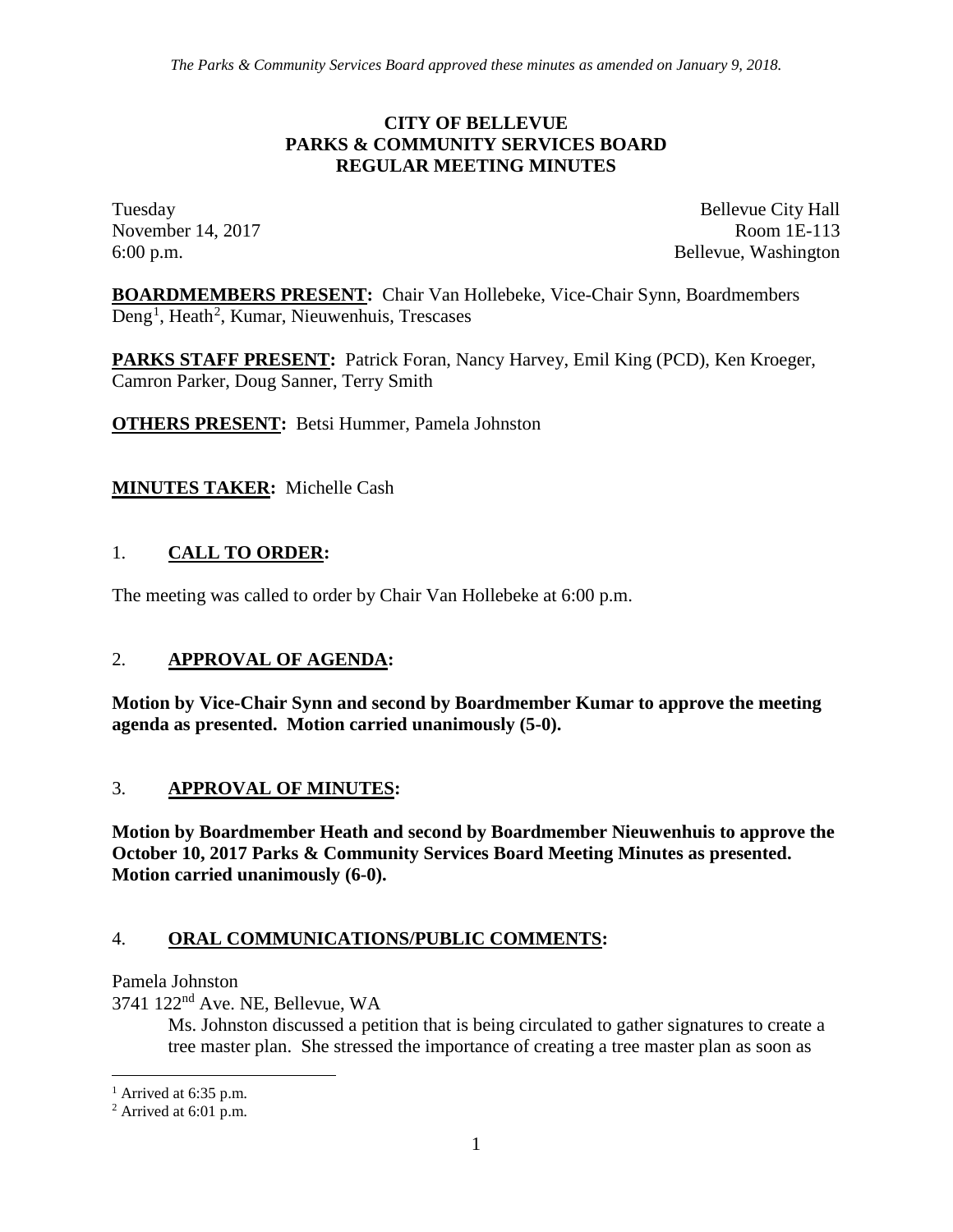possible, rather than incorporating the tree master plan in the neighborhood master plans. Ms. Johnston also encouraged the formation of an Urban Forestry Commission. She cited an example of a tree within the city and staff determining whether or not the tree is a landmark. Ms. Johnston recommends that the cultural and historic values of trees be evaluated by a citizen commission, rather than city staff, since the citizen commission would be more educated about tree values.

Lastly, Ms. Johnston requested that the proposed list of parks projects be revisited in relation to the budget process. She requested that some of the neighborhood projects be completed prior to some of the grander projects (i.e., Newport Hills, Bridle Trails, etc. versus Bel Red, Grand Connection, etc.).

Chair Van Hollebeke asked that an update of the tree master planning process be provided at the January 2018 Board meeting.

#### 5. **COMMUNICATIONS FROM CITY COUNCIL, COMMUNITY COUNCIL, BOARDS AND COMMISSIONS:**

*None.*

## 6. **DIRECTOR'S REPORT:**

Mr. Foran congratulated Boardmember Nieuwenhuis on his recent victory as a Bellevue City Councilmember.

Mr. Foran also encouraged Boardmembers to view the construction progress being made at the Meydenbauer Bay Phase 1 Park Development.

Mr. Foran encouraged Boardmembers to attend the joint holiday/volunteer recognition event on December 5, 2017 with the Human Services Commission.

• Follow-up on Oral Communications/Public Comments from prior meetings

*None.*

## 7. **BOARD COMMUNICATION:**

Boardmember Nieuwenhuis will no longer be a Parks Boardmember since he was recently elected to the City Council. Boardmembers invited Boardmember Nieuwenhuis to attend the January 9, 2018 Board meeting so that they can provide an official token of appreciation for his service to the Parks Board.

Boardmember Kumar expressed her fondness of the MyBellevue app.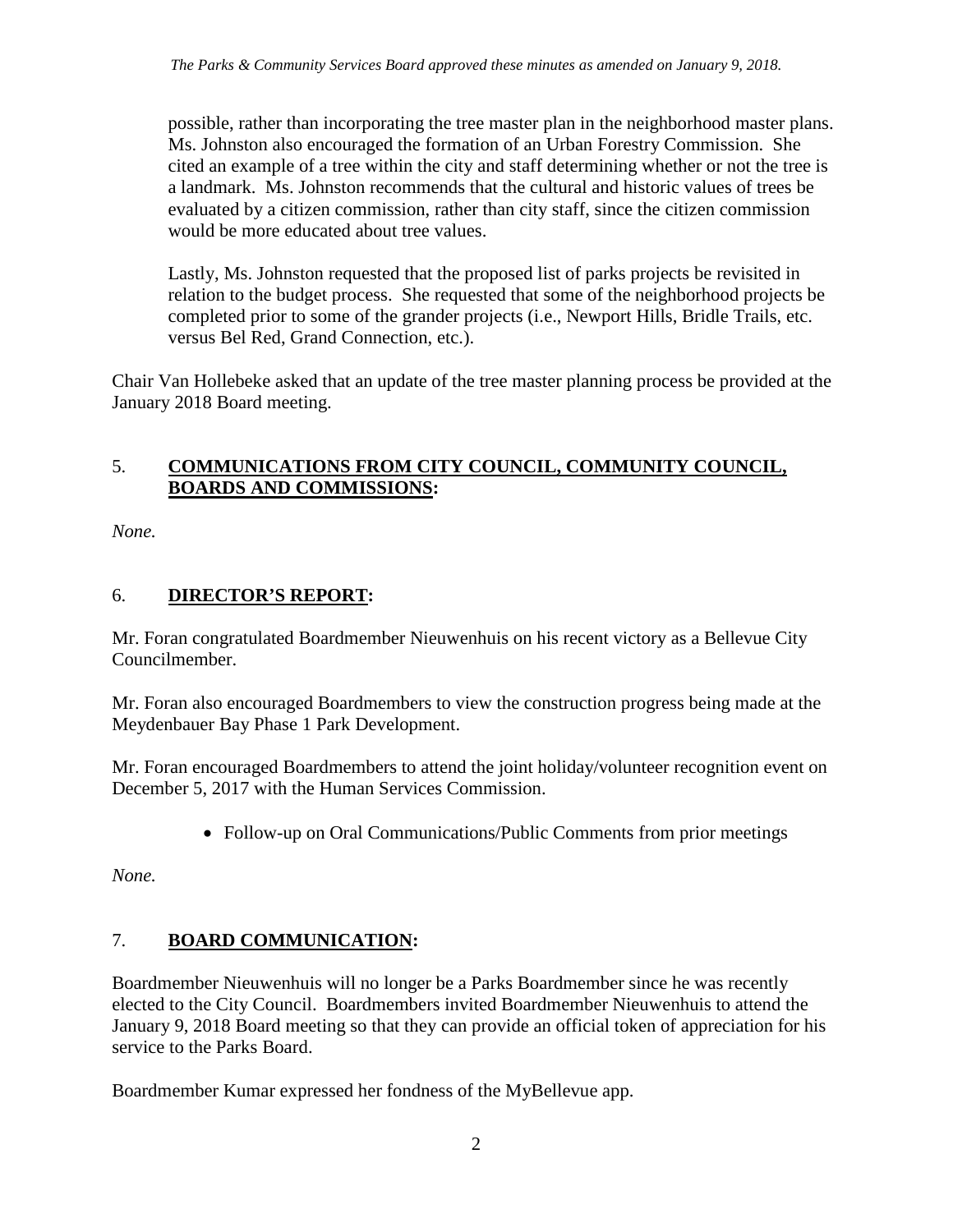Boardmember Heath reported that a written survey was distributed to City Councilmember candidates and four noted on the survey that they would be in favor of special zoning to protect parks.

Vice-Chair Synn recently enjoyed fishing on Lake Washington.

# 8. **CHAIR COMMUNICATION & DISCUSSION:**

Chair Van Hollebeke reported that City Council will be reviewing the Grand Connection plans at their December 11, 2017 meeting. Chair Van Hollebeke will present the Parks Board's memo regarding the Grand Connection along with Parks Board activities at the December 4, 2017 City Council meeting.

Chair Van Hollebeke noted that he is on the planning committee for the NE  $4<sup>th</sup>$  Street park entrance.

Chair Van Hollebeke suggested that a Parks Board Retreat be held after Boardmember Nieuwenhuis' Board position has been filled. The retreat will focus on six month planning/visioning.

## 9. **BOARDMEMBER COMMITTEE/LIAISON REPORTS:**

#### A. Wilburton Citizen Advisory Committee

Boardmember Kumar distributed a report from her recent Wilburton CAC meetings. The report discussed a presentation by James Henderson and Jesse Canedo from the Economic Development group. Boardmember Kumar noted that at the end of the meeting the CAC was asked to vote for either a public space or a catalyzing mixed-use development. The majority of the group voted in favor of a catalyzing mixed-use development. Boardmember Kumar voted for the public space.

Boardmember Trescases inquired if the CAC's visions are contrary to the Parks Board's visions. Chair Van Hollebeke suggested that Boardmember Kumar raise this question/concern at the next CAC meeting.

Mr. Foran explained that it is important to get educated about the terminology that was presented to the CAC. A recreation center/public space is more complex than an open space. There is clear interest in having a space with public amenities that can be incorporated into a larger mixed-use catalyst project, rather than instead of a larger mixed use catalyst project.

Boardmembers discussed parks and open space as a memorable feature for a catalyst development. Boardmember Kumar reminded Boardmembers about the October 10, 2017 memo that was sent to City Council regarding *Comments on the Draft Grand Connection Framework*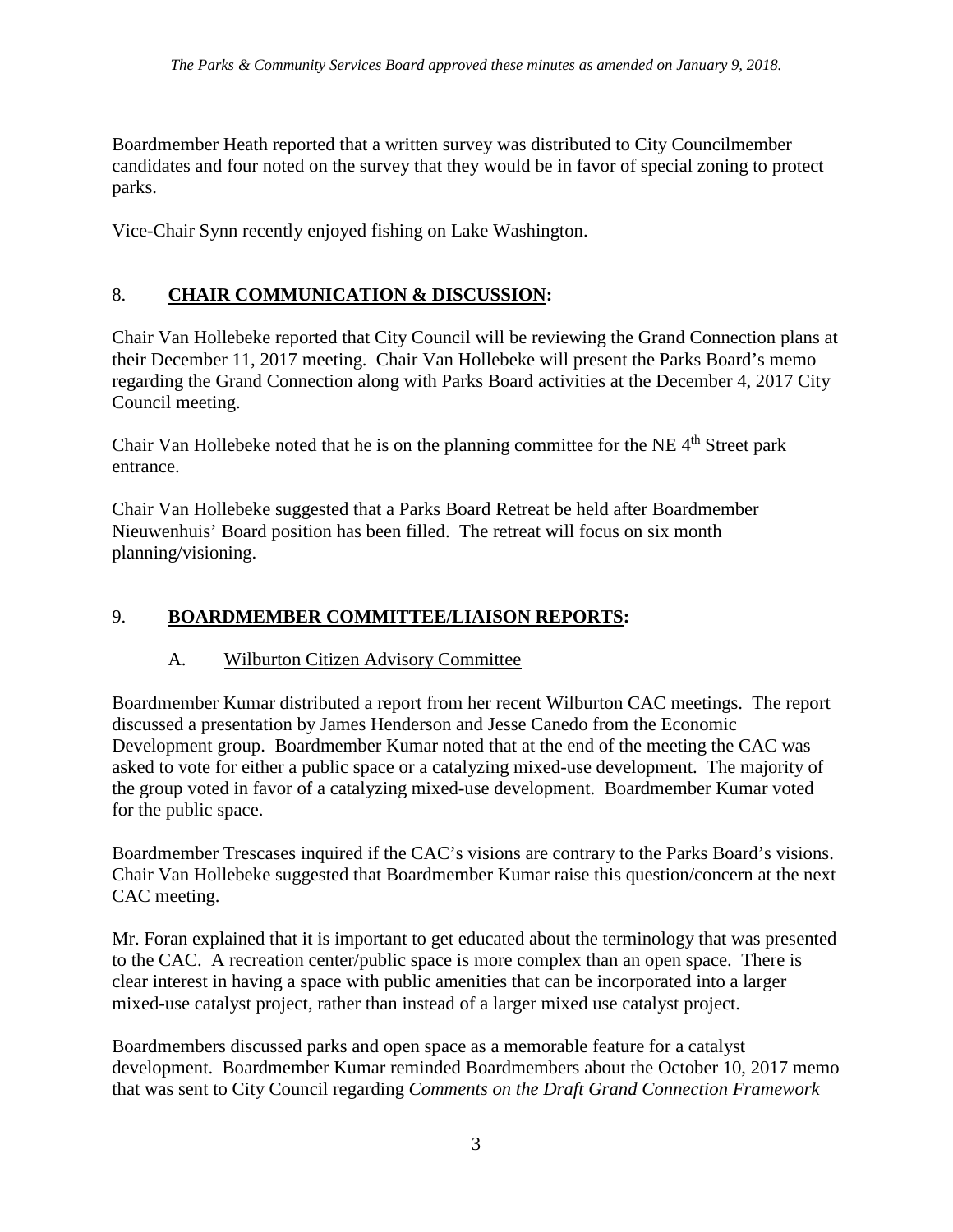*Plan.* Boardmember Heath suggested that the October 10, 2017 memo be addressed and sent to the CAC.

Vice-Chair Synn expressed his concern about the vote that was taken during the CAC meeting and asked why the Parks Board was not involved in this process. Boardmember Kumar clarified that the vote that was taken during the CAC meeting was a straw poll vote. The CAC is starting to discuss preliminary design options for Phase 2. If Phase 2 is beginning, Vice-Chair Synn expressed his support of sending a memo to the CAC regarding the Parks Board's position on the project.

### **Motion by Boardmember Heath and second by Vice-Chair Synn to address and send the October 10, 2017 memo regarding** *Comments on the Draft Grand Connection Framework Plan* **to the Wilburton CAC.**

Mr. Foran clarified that the October 10, 2017 memo addressed the Grand Connection framework. Boardmember Kumar's report is regarding the Wilburton CAC. Sending the memo regarding *Comments on the Draft Grand Connection Framework Plan* may be confusing to the Wilburton CAC. However, Boardmember Kumar thinks the memo might be appropriate, since it addresses the Grand Connection and Wilburton area.

Boardmember Trescases views the *Comments on the Draft Grand Connection Framework Plan* as a different project and agrees that forwarding the memo to the Wilburton CAC may be confusing. If a memo is desired, she suggested that a new memo be prepared so that Boardmember Kumar can present the information as documentation in support of the Board's position. Chair Van Hollebeke suggested that the *Comments on the Draft Grand Connection Framework Plan* memo be forwarded to the Wilburton CAC as presented.

If the Board would like to communicate with another entity, Boardmember Heath suggested that a formal motion be made so the direction can be clearly communicated.

## **At the question, motion failed (3-4).**

If an official communication is desired to the Wilburton CAC, Boardmember Trescases requested clarification on when and how the communication should be presented. Boardmembers suggested that Boardmember Kumar present the October 10, 2017 memo that was sent to City Council regarding *Comments on the Draft Grand Connection Framework Plan*  to the Wilburton CAC in an informal manner.

#### B. Bylaws Subcommittee

The Bylaws Subcommittee will schedule a meeting with City Attorney's Office and City Clerk's Office staff to review the proposed Bylaws. Additional information will be shared at the January, February, or March Board meeting. Mr. Smith noted that the City Attorney's Office and City Clerk's Office had requested that Bylaws be complete by the end of 2017.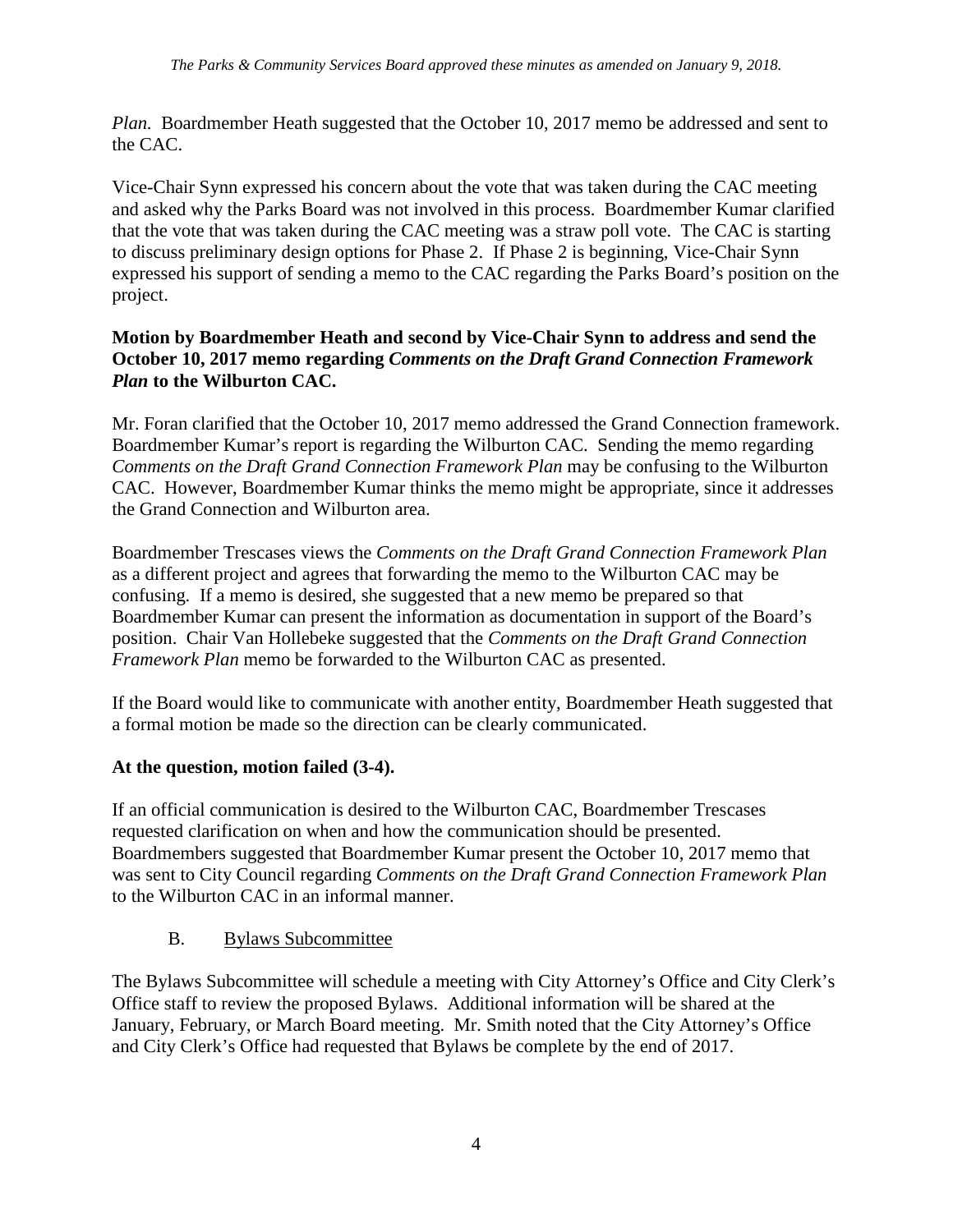Boardmember Trescases requested clarification regarding the Board's concerns with the draft Bylaws. Boardmembers requested that the Bylaws Subcommittee obtain clarity on the draft Bylaws. Vice-Chair Synn noted that the Board was not able to validate that all of the questions/concerns previously raised were included in the current draft of the Bylaws. The Subcommittee will continue its review process.

## 10. **DISCUSSION/ACTION ITEMS:**

# A. Downtown Parks NE Entry Design and Process

Mr. Kroeger provided an update on the design process of the Downtown Park – NE Corner Entry funded CIP project. This project will create a park entry at the NE corner of the Downtown Park. Mr. Kroeger added that the project will seek to incorporate the City's Grand Connection and public art concepts into the project.

Mr. Kroeger stated that staff will return to the Parks Board in the new year to review the status of the public artist selection and gather feedback. Approximately 98 artist applications have been received for the project with 54 qualified applicants. As mentioned earlier in the meeting, Chair Van Hollebeke will be the Parks Board's representative for the artist selection process.

Boardmember Trescases discussed the archway that was preserved from the old school that was at one time located at Downtown Park. She inquired if the archway will be incorporated into the Downtown Park entry. Mr. Kroeger clarified that planners are looking at integrating the archway into the formal garden area. He also pointed out that there is a bronze marker in the middle of the park that denotes where the school used to be located. Boardmember Trescases stated that there was a commitment from City Council and the Parks Board in the 1980s to put the archway back up in the park. It would be very disappointing if the NE Corner Entry project is completed prior to the archway project.

Boardmember Kumar inquired if there is continuity between the entrances to Downtown Park. Mr. Kroeger clarified that there may be some variations but the goal is to provide some continuity.

Vice-Chair Synn inquired if there will be a public comment aspect for the project. Although community input may be gathered, Mr. Kroeger noted that it is not required since the NE Entry project was part of the Master Plan Update. Mr. Foran added that a contemporary approach may be utilized to gather community feedback (i.e., social media/online surveys). Chair Van Hollebeke expressed his support of including public outreach.

# B. CIP Funding

Mr. Parker provided an overview of the City's Incentive Zoning system and the Parks Board's public outreach process in support of the 2008 voter initiative.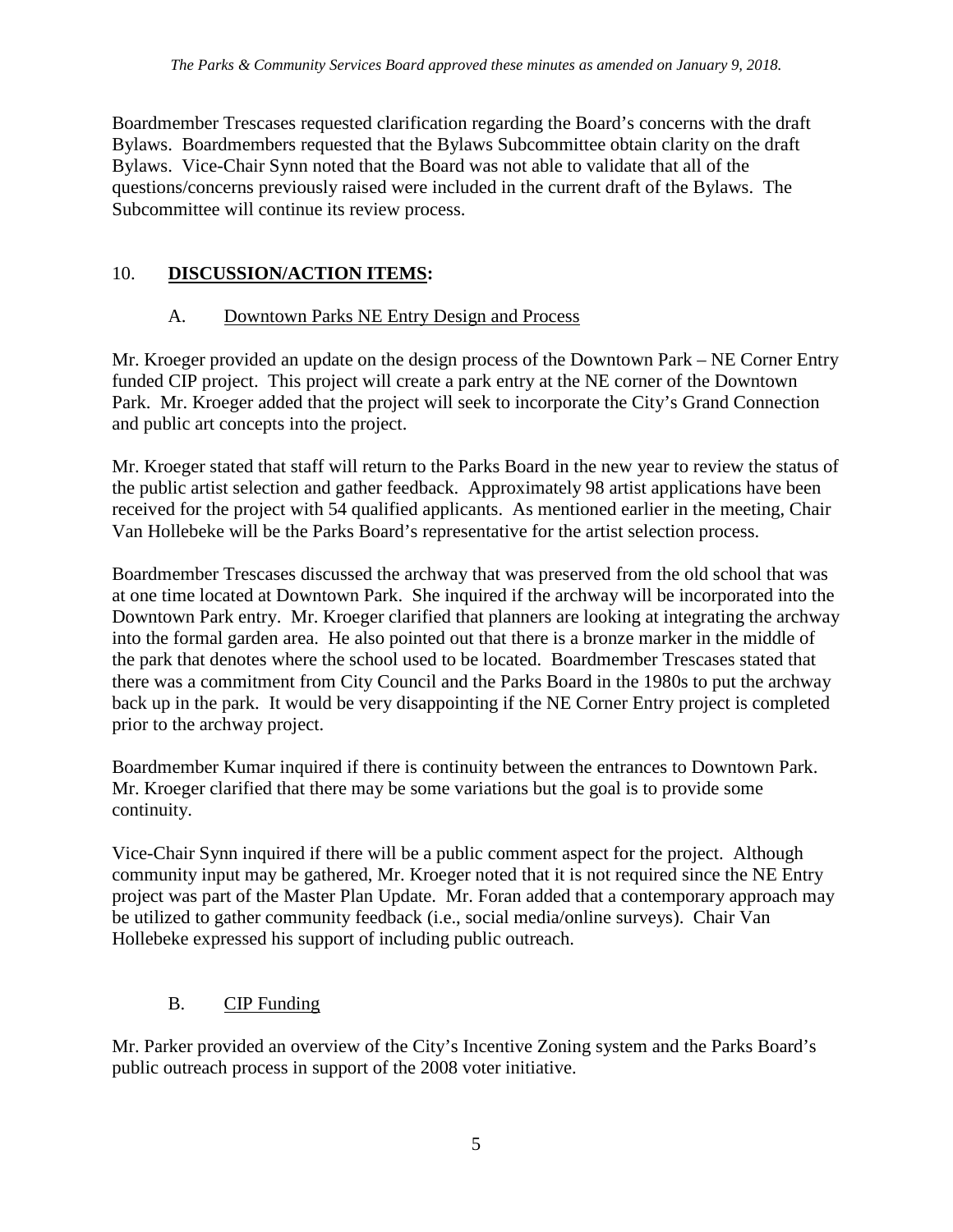Currently, Bellevue has two incentive systems in the code. These include:

- Bel-Red (adopted 2009)
- Downtown (newly adopted October 2017)

Mr. Parker noted that incentive systems are one tool to advance Bellevue's urban parks systems. There are other mechanisms that also contribute to publicly-accessible space.

Mr. Parker reviewed the overall process for an incentive.

Boardmember Kumar asked how fees are allocated if fees are collected in-lieu of an incentive. Mr. Parker clarified that the fees typically stay within the project area. He also noted that foundations and underground parking are not included in the ratio calculations.

Mr. King explained that the Downtown Incentive System was created in 1981 and has been updated and edited to include 18 items on the amenity list. Approximately 75% of the incentive points must come from the first 8 amenities. The remaining 25% of the incentive points could come from the second tier of amenities.

Mr. King clarified that there previously was not a fee in-lieu of component in the Downtown area. He discussed Ordinance No. 6377 amending the Bellevue Land Use Code, Title 20 of the Bellevue City Code. Any fees collected will be used for publicly accessible space. Mr. Parker clarified that developers decide, based upon the city's plans and the Land Use Code, whether to construct amenities onsite or pay an in-lieu fee. If the in-lieu fee is opted, the amount is calculated as the project is reviewed for compliance with the Land Use Code. Mr. Parker added that the payment is due when the building permit is issued. Then, based upon the timing and amount of collection, the City can determine the appropriate capital project to which fees can be applied as part of the CIP budget process.

Mr. Parker reviewed the fund collections in Bel-Red for the incentive system. He clarified that the funds are reviewed during the Parks CIP budget process.

Mr. King noted that all new applications or expired applications will be reviewed under the new Downtown Land Use code. If an application was completed prior to October 16, 2017, the old Land Use Code will apply. Vice-Chair Synn inquired if there are any other exceptions that might supersede the Land Use Code. Mr. King cited an example of a variance that is a very unique exception. In addition, Amenity #18 in the new Land Use Code provides more flexibility for exceptions.

Mr. Sanner discussed the Parks Board's role during the 2008 Voter Initiative. In particular, the Parks Board conducted public outreach to gage community support for the 2008 ballot measure. This was done in an advisory capacity to City Council.

Boardmember Trescases requested additional information regarding the amount of funding needed to complete the desired projects.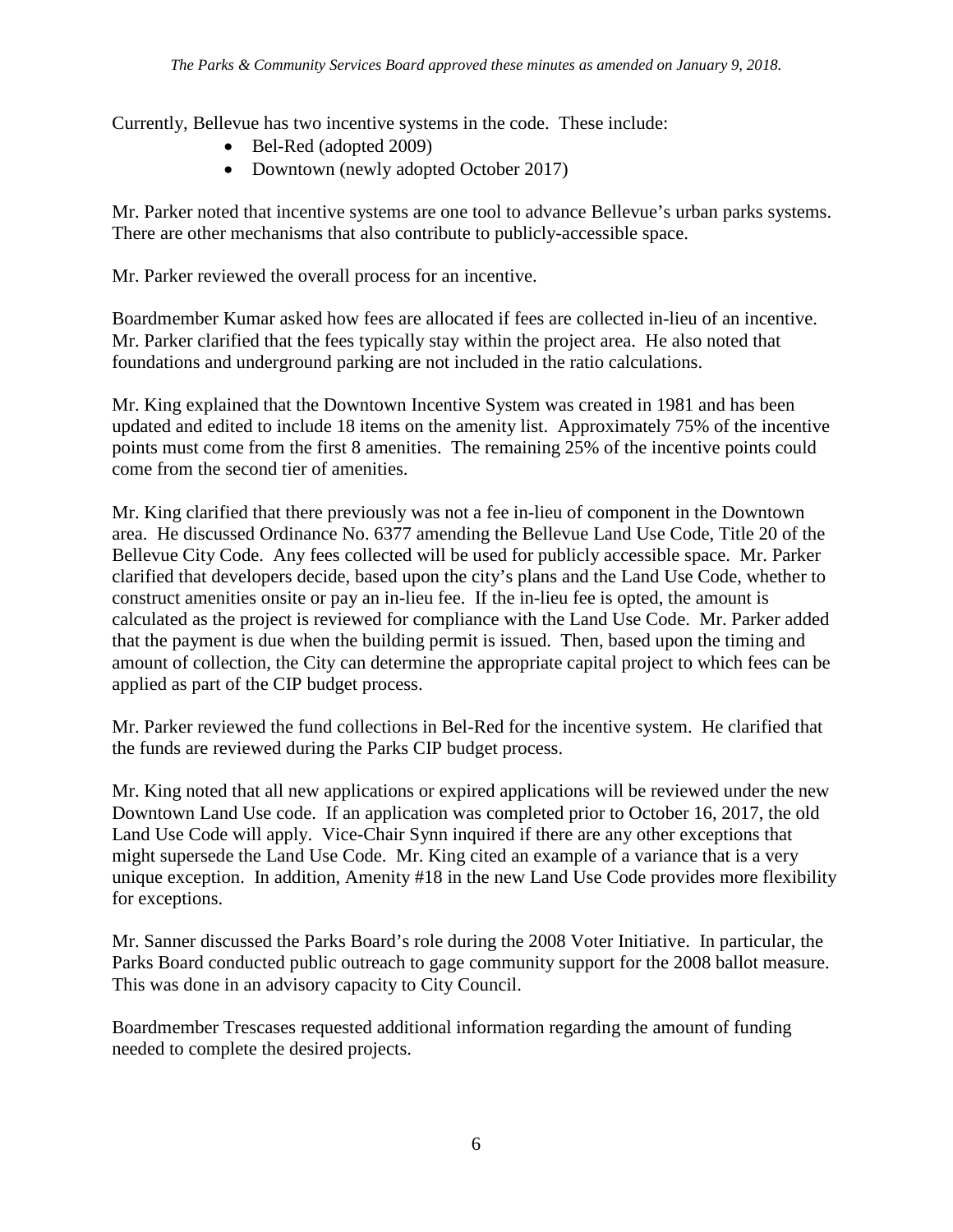Chair Van Hollebeke would like the January Parks Board meeting agenda to include discussions regarding the need for parks and open space funding.

Boardmembers discussed the Bel-Red area and how the Land Use Code will impact this area, particularly regarding fee generation. Mr. King noted that the Bel-Red area will take multiple development cycles before it is fully built. In addition, some of the residential projects may not have enough space so incentives may be more advantageous for this sector.

Mr. King noted that there was an important improvement in the Land Use Code for catalyst projects in the Bel-Red and Spring District areas.

Boardmember Heath called attention to the available \$1.3M in incentives for streams and park funding. Boardmember Heath inquired if there might be a project that this funding could accommodate. Mr. Parker clarified that the incentive revenue stream is one funding source that may be used. There are other funding sources that may be utilized to leverage money.

Mr. Foran noted that the Bel-Red Plan includes a list of unfunded capital projects. Staff will forward this information to Boardmembers.

Chair Van Hollebeke expressed his appreciation to staff for the thorough presentation. This will help the board determine where to focus their efforts.

## 11. **NEW BUSINESS:**

*None.*

# 12. **ESTABLISHING AGENDA FOR NEXT MEETING:**

Boardmembers requested that the following topics be included in the next meeting agenda:

- Roadmap for the next 4-5 months.
- How much funding is needed—how much is the Board short to put their plans in place?
- What is next up on the project list?
- What is the Parks Board's role in getting people to donate land in their trust to the city/parks?
- What are advocacy pressure points?
- What are the advocacy opportunities?
- Determine the current stage of the Wilburton CAC.
- Director's Follow-up regarding trees and canopy. Also include an educational session on a 2018 meeting agenda about this subject matter.
- Downtown Park NE Entry Project.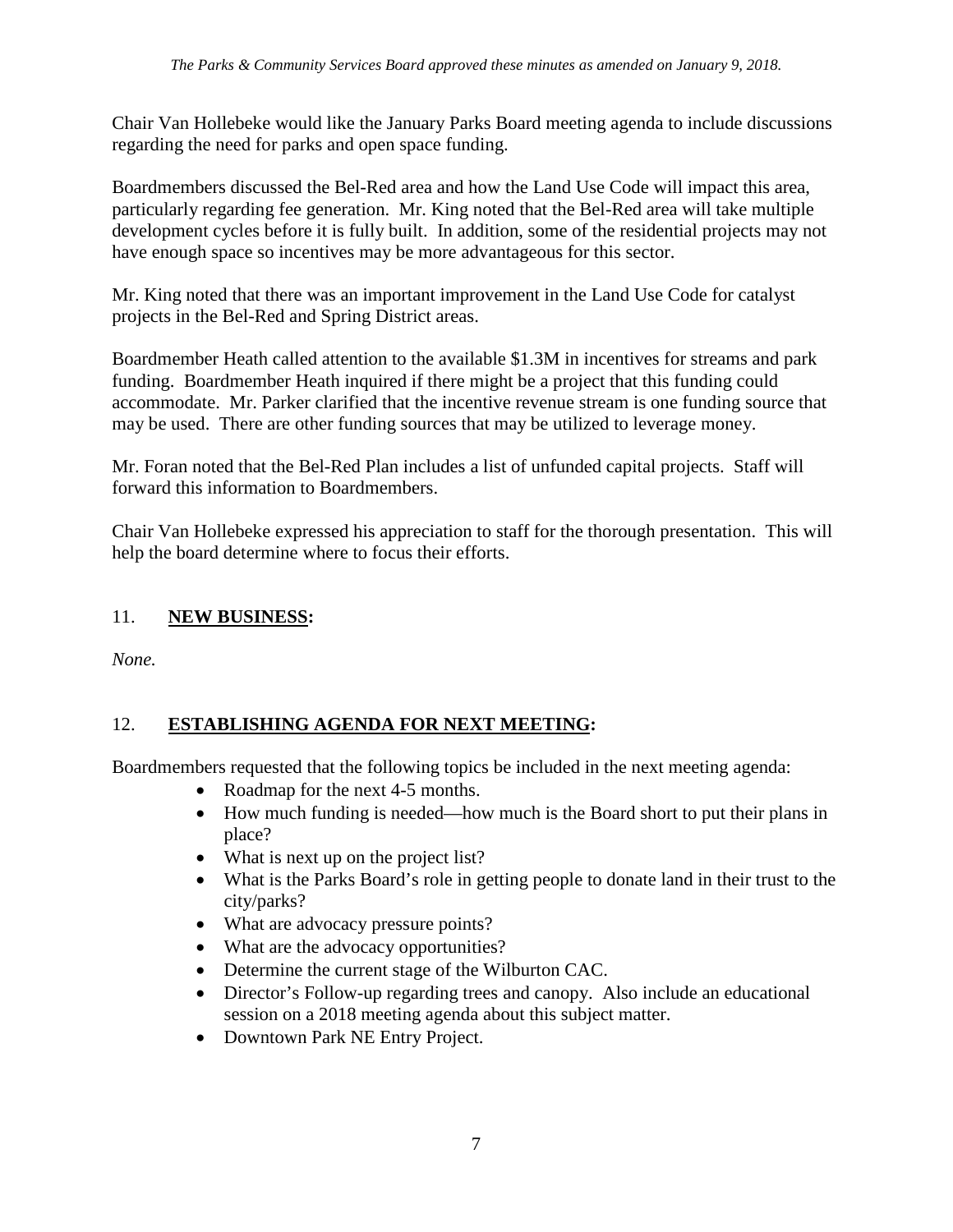### 13. **OTHER COMMUNICATIONS:**

- A. CIP Project Status Report
- B. Board's memo to Council re Grand Connection
- C. Memo from Assistant City Attorney re Board Bylaws
- D. Memo from staff re Well-KEPT program
- E. Email re parks

## 14. **INFORMATION:**

- A. List of upcoming Parks special events
- B. Next regular Parks Board meeting—January 9, 2018

## 15. **ORAL COMMUNICATIONS/PUBLIC COMMENTS:**

#### **Motion by Vice-Chair Synn and second by Boardmember Nieuwenhuis to extend the meeting until 8:35 p.m. Motion carried unanimously (7-0).**

Betsi Hummer, East Bellevue Community Council

14541 SE 26<sup>th</sup> Street, Bellevue, WA

Ms. Hummer is a member of the East Bellevue Community Council (EBCC). She would like the East Bellevue Community Council to be apprised of activities happening in their jurisdiction before they actually happen (e.g., Robinswood Park, Larsen Lake, Spiritwood, etc.). There were a few activities that recently occurred at Robinswood that the EBCC was not made aware of, including artwork that was recently added, a crime sign that was recently added.

Ms. Hummar distributed an election advertisement for Stephanie Walter that discussed the EBCC activities. She also recently attended a Bellevue Essentials course and enjoyed learning more about Bellevue's tree canopy.

Lastly, Ms. Hummer thanked Boardmembers for their continued leadership.